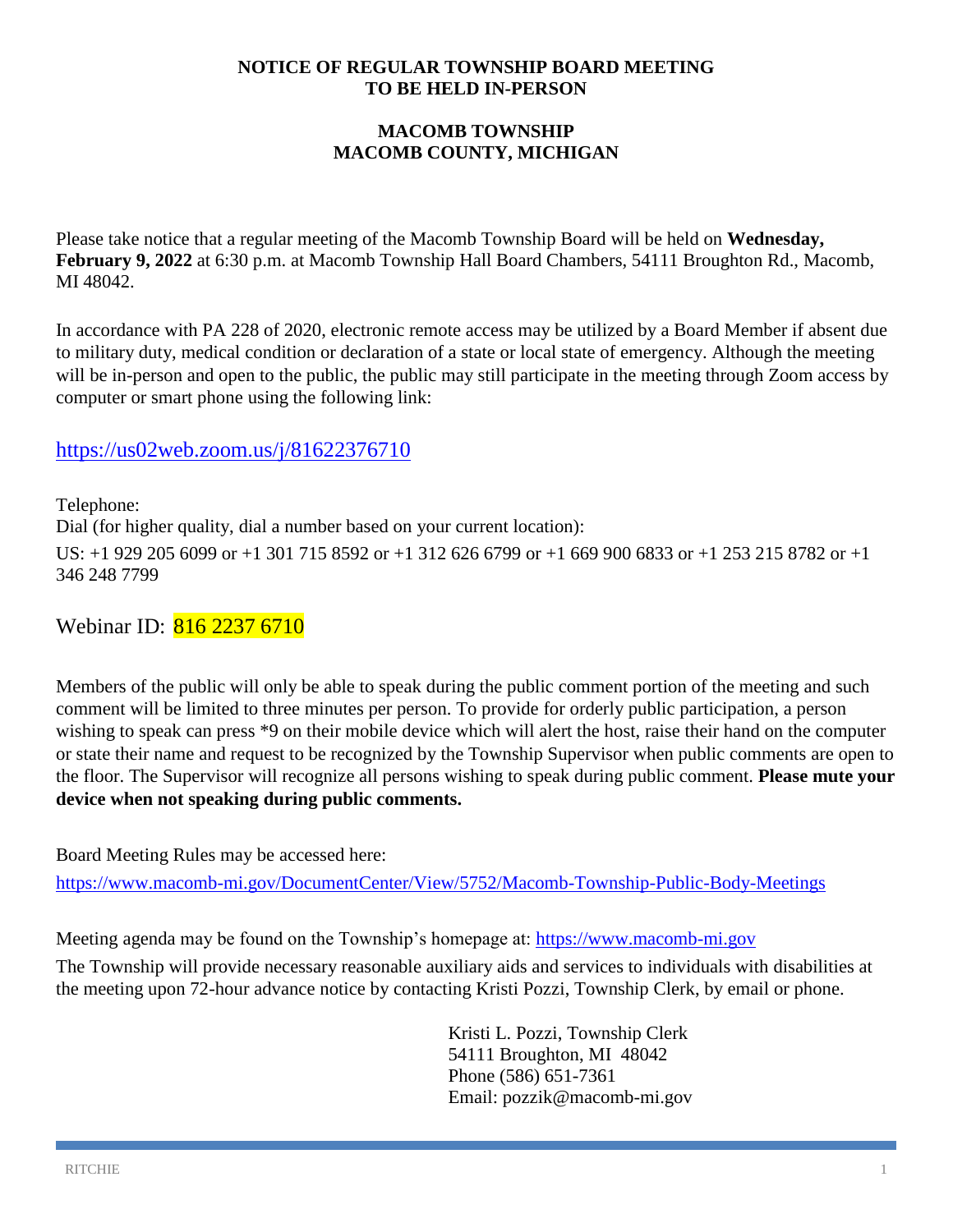

# **TOWNSHIP BOARD OF TRUSTEES AGENDA**

- DATE: WEDNESDAY, FEBRUARY 9, 2022
- TIME: 6:30 PM
- LOCATION: MACOMB TOWNSHIP MEETING CHAMBERS 54111 BROUGHTON ROAD, MACOMB MI 48042 Version 2

Call Meeting to Order

Pledge of Allegiance to the Flag of the United States

- 1. Roll Call
- 2. Approval of Agenda Items (with any corrections)
- 3. Approval of Bills
- 4. Approval of Previous Meeting Minutes from January 26, 2022

#### **PUBLIC COMMENTS, AGENDA ITEMS ONLY - (3 MINUTE TIME LIMIT)**

#### **CONSENT AGENDA ITEMS:**

- 5. Water and Sewer Department
	- a. Request to approve the batch plant bond release for Mark Anthony Contracting, Inc. for work performed on 23 Mile Rd. (\$5,000.00)
- 6. Engineering Department
	- a. Request to Authorize the Supervisor to Sign Stormwater Facilities Maintenance Agreement for Meijer Store
- 7. Fire Department
	- a. Request to Attend Fire Department Instructor's Conference (\$5,312.45)
	- b. Request to Attend Tyler Technologies Conference (\$3,908.00)

#### **PUBLIC HEARING:**

8. Public Hearing for 2022 Community Development Block Grant (CDBG) Funding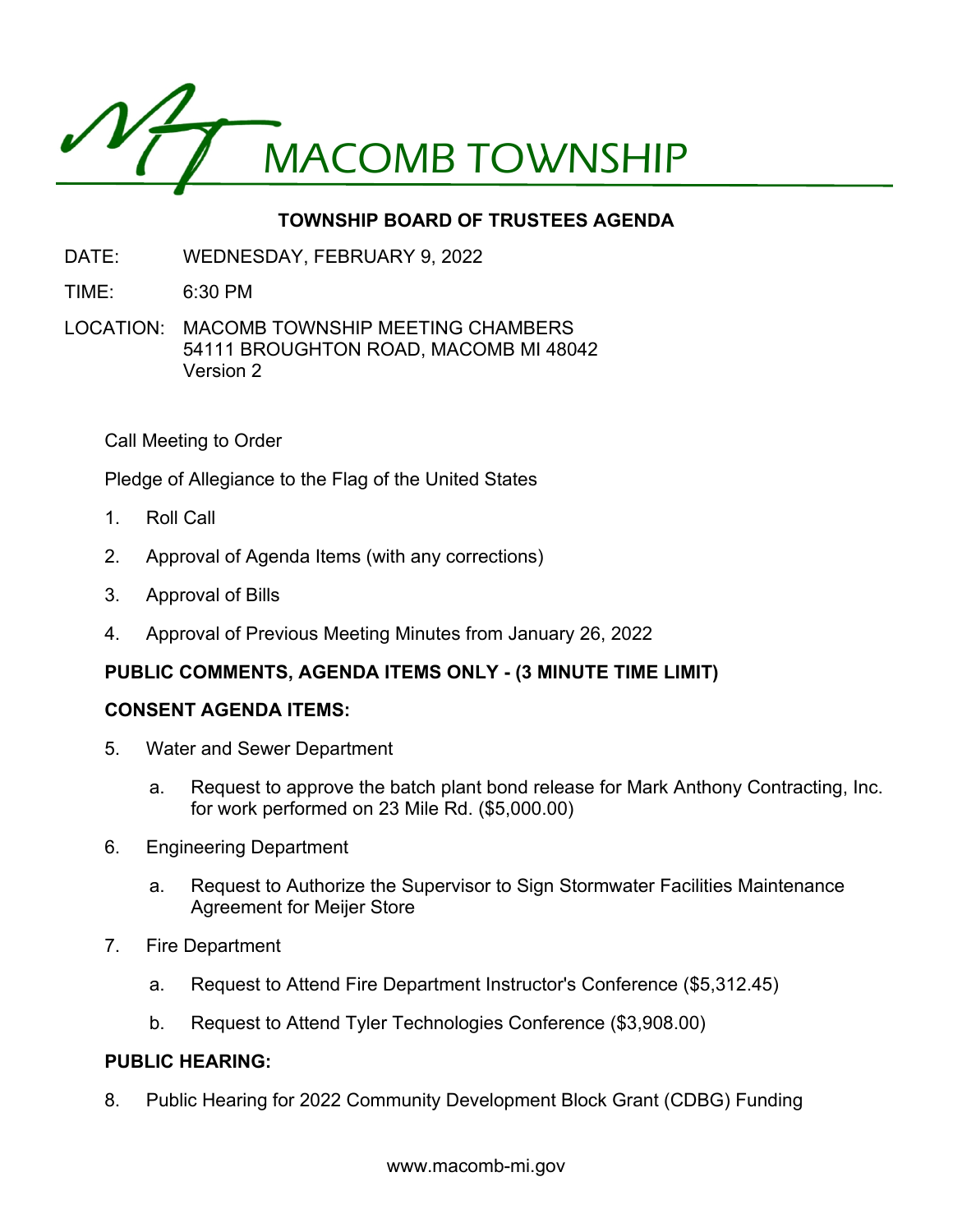Township Board of Trustees Agenda February 9, 2022 Page 2

- 9. Public Hearing for Industrial Development District Resolution to be located at 17201 Leone Drive (Parcel No. 08-17-344-027)
- 10. Public Hearing and Amended Resolution Adoption for Street Lighting Special Assessment District for Villas of Villagio Condominium

#### **NEW BUSINESS:**

### **PARKS AND RECREATION DEPARTMENT:**

11. Request to purchase a tractor for Macomb Corners Park

### **WATER AND SEWER DEPARTMENT:**

- 12. Request to approve the update to an AMI Reading System (Ferguson Waterworks Meter & Automation Group)
- 13. Request to Approve the 2022-2027; (5) year Water & Sewer Capital Improvement Program (CIP)

### **HUMAN RESOURCES DEPARTMENT:**

14. Authorization to promote EE # 1658

#### **PLANNING AND ZONING DEPARTMENT:**

15. Request to approve the Extension of Time - Preliminary Plan; Cortona Park - Permanent Parcel #08-05-100-021; Located on the south side of 26 Mile Road, east of Romeo Plank Road; Section 5; Salvatore DiMercurio, Petitioner

# **FIRE DEPARTMENT:**

- 16. Request to Accept FEMA Grant (\$16,440.80)
- 17. Request to Purchase Structural Firefighting Gloves (\$7,000.00)
- 18. Request to Approve Final Balancing Change Order #15 for the Public Safety Building (- \$96,677.50)

# **CLERK'S OFFICE:**

19. Request to Schedule a Public Hearing for the establishment of an Industrial Development District for 16024 Angelo Dr., Parcel ID No. 08-18-400-025 located in the Milano Industrial Subdivision.

# **TREASURER'S OFFICE:**

20. Authorize the Treasurer to execute legal agreements necessary to collect 2022 school property taxes for parcels within Macomb Township on behalf of Chippewa Valley Schools, New Haven Community Schools, Utica Community Schools, L'Anse Creuse